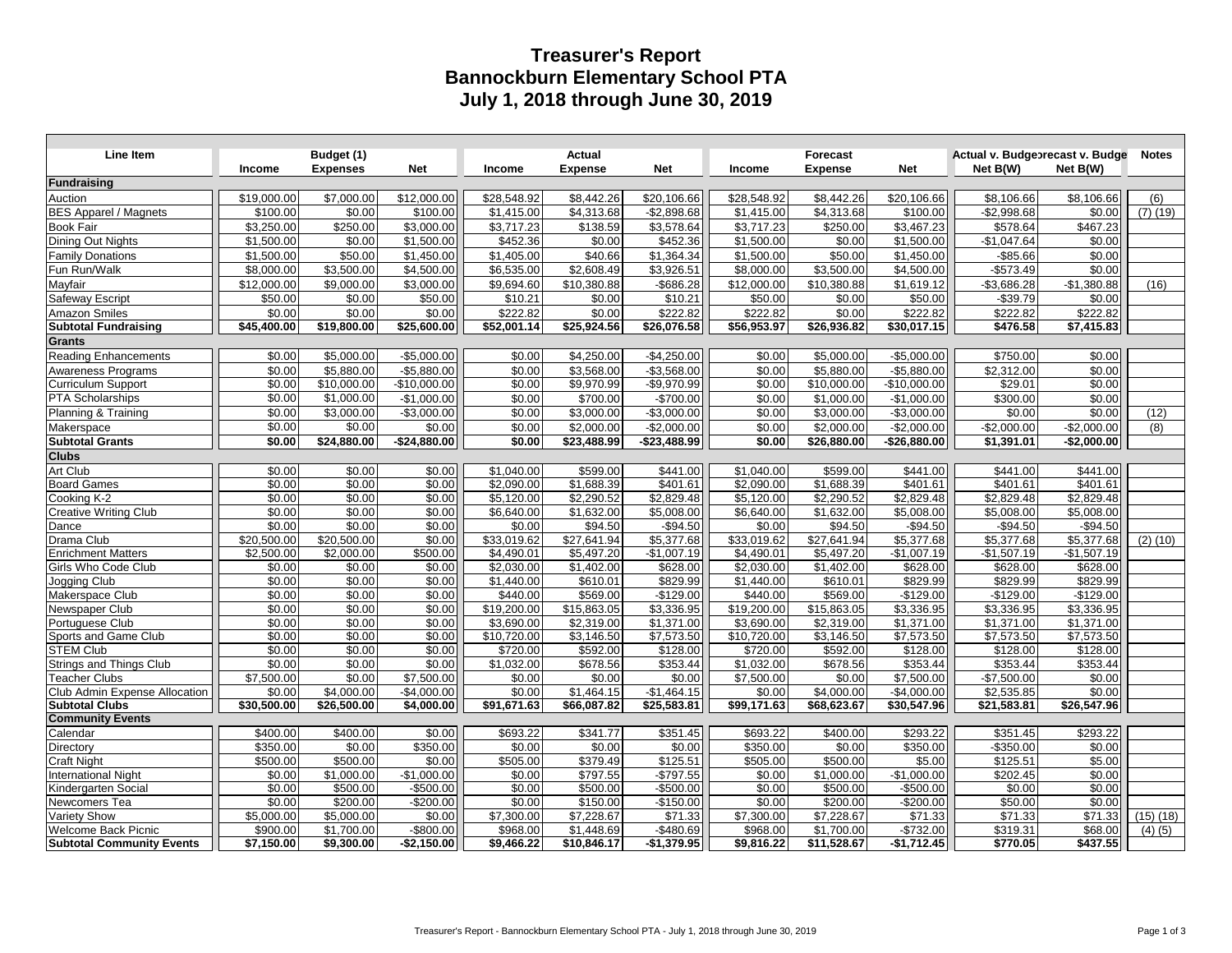| <b>Community Support</b>           |             |              |               |                      |              |               |              |              |               |              |                |          |
|------------------------------------|-------------|--------------|---------------|----------------------|--------------|---------------|--------------|--------------|---------------|--------------|----------------|----------|
| <b>Cluster Support</b>             | \$0.00      | \$300.00     | $-$300.00$    | \$0.00               | \$211.40     | $-$ \$211.40  | \$0.00       | \$300.00     | $-$300.00$    | \$88.60      | \$0.00         |          |
| <b>Community Service</b>           | \$0.00      | \$400.00     | $-$400.00$    | \$38.10              | \$0.00       | \$38.10       | \$38.10      | \$400.00     | $-$361.90$    | \$438.10     | \$38.10        | (13)     |
| Sister School Support (tied to     | \$0.00      | \$1,500.00   | $-$1,500.00$  | \$0.00               | \$560.00     | $-$ \$560.00  | \$0.00       | \$1.500.00   | $-$1,500.00$  | \$940.00     | \$0.00         | (3)      |
| Whitman Boosters - Turf            | \$0.00      | \$2,500.00   | $-$2,500.00$  | \$0.00               | \$0.00       | \$0.00        | \$0.00       | \$2,500.00   | $-$2,500.00$  | \$2,500.00   | \$0.00         |          |
| <b>Subtotal Community Support</b>  | \$0.00      | \$4,700.00   | $-$4,700.00$  | \$38.10              | \$771.40     | $-$733.30$    | \$38.10      | \$4,700.00   | $-$4,661.90$  | \$3,966.70   | \$38.10        |          |
| <b>Student Support</b>             |             |              |               |                      |              |               |              |              |               |              |                |          |
| Artist in Residence                | \$0.00      | \$10,478.00  | $-$10,478.00$ | \$0.00               | \$10,702.50  | $-$10,702.50$ | \$0.00       | \$10,702.50  | $-$10,702.50$ | $-$224.50$   | $-$224.50$     | (20)     |
| <b>Assignment Books</b>            | \$0.00      | \$700.00     | $-$700.00$    | \$0.00               | \$550.00     | $-$550.00$    | \$0.00       | \$700.00     | $-$700.00$    | \$150.00     | \$0.00         |          |
| <b>Cultural Arts Enrichment</b>    | \$0.00      | \$4,000.00   | $-$4,000.00$  | \$0.00               | \$2,115.00   | $-$2,115.00$  | \$0.00       | \$4,000.00   | $-$4,000.00$  | \$1,885.00   | \$0.00         |          |
| <b>Field Day</b>                   | \$0.00      | \$350.00     | $-$350.00$    | \$0.00               | \$352.64     | $-$ \$352.64  | \$0.00       | \$352.64     | $-$ \$352.64  | $-$2.64$     | $-$2.64$       | (24)     |
| Fifth Grade Promotion Support      | \$0.00      | \$500.00     | $-$500.00$    | \$0.00               | \$500.00     | $-$500.00$    | \$0.00       | \$500.00     | $-$500.00$    | \$0.00       | \$0.00         |          |
| Kindergarten Orientation           | \$0.00      | \$300.00     | -\$300.00     | \$0.00               | \$217.79     | $-$217.79$    | \$0.00       | \$300.00     | $-$300.00$    | \$82.21      | \$0.00         |          |
| Math Day                           | \$0.00      | \$350.00     | $-$350.00$    | \$0.00               | \$309.02     | -\$309.02     | \$0.00       | \$350.00     | $-$350.00$    | \$40.98      | \$0.00         |          |
| <b>Recess Equipment</b>            | \$0.00      | \$600.00     | $-$600.00$    | \$0.00               | \$846.92     | $-$ \$846.92  | \$0.00       | \$846.92     | $-$ \$846.92  | $-$246.92$   | $-$246.92$     | (25)     |
| <b>Safety Patrol</b>               | \$0.00      | \$300.00     | $-$300.00$    | \$0.00               | \$306.00     | $-$306.00$    | \$0.00       | \$306.00     | $-$306.00$    | $-$6.00$     | $-$6.00$       | (14)     |
| Science Fair                       | \$0.00      | \$500.00     | $-$500.00$    | \$0.00               | \$31.25      | $-$ \$31.25   | \$0.00       | \$500.00     | $-$500.00$    | \$468.75     | \$0.00         |          |
| <b>STEM Activities</b>             | \$0.00      | \$1,000.00   | $-$1,000.00$  | \$0.00               | \$0.00       | \$0.00        | \$0.00       | \$1.000.00   | $-$1.000.00$  | \$1,000.00   | \$0.00         |          |
| STEM/Arts                          | \$0.00      | \$500.00     | $-$500.00$    | \$0.00               | \$0.00       | \$0.00        | \$0.00       | \$500.00     | $-$500.00$    | \$500.00     | \$0.00         |          |
| <b>Subtotal Student Support</b>    | \$0.00      | \$19,578.00  | $-$19,578.00$ | \$0.00               | \$15,931.12  | $-$15,931.12$ | \$0.00       | \$20,058.06  | $-$20,058.06$ | \$3,646.88   | $-$480.06$     |          |
| <b>Teacher Support</b>             |             |              |               |                      |              |               |              |              |               |              |                |          |
| <b>Staff Appreciation</b>          | \$0.00      | \$4.000.00   | $-$4,000.00$  | \$0.00               | \$4.035.94   | $-$4,035.94$  | \$0.00       | \$4,035.94   | $-$4,035.94$  | $-$35.94$    | $-$35.94$      | (23)     |
| Teacher Classroom Fund             | \$0.00      | \$6,300.00   | $-$6,300.00$  | \$0.00               | \$7.512.71   | $-$7,512.71$  | \$0.00       | \$7.512.71   | $-$7,512.71$  | $-$1,212.71$ | $-$1,212.71$   | (21)     |
| <b>Subtotal Teacher Support</b>    | \$0.00      | \$10,300.00  | $-$10,300.00$ | \$0.00               | \$11,548.65  | $-$11,548.65$ | \$0.00       | \$11,548.65  | $-$11,548.65$ | $-$1,248.65$ | $-$1,248.65$   |          |
| <b>PTA</b>                         |             |              |               |                      |              |               |              |              |               |              |                |          |
| Presidents' Discretionary Fund     | \$0.00      | \$0.00       | \$0.00        | \$0.00               | \$3,293.21   | $-$3,293.21$  | \$0.00       | \$3,293.21   | $-$3,293.21$  | $-$3,293.21$ | $-$3,293.21$   | (11)(22) |
| <b>Administrative Fees / Costs</b> | \$0.00      | \$3,500.00   | $-$3,500.00$  | \$0.00               | \$936.96     | $-$936.96$    | \$0.00       | \$3,500.00   | $-$3,500.00$  | \$2,563.04   | \$0.00         |          |
| Audit and Accounting Fees          | \$0.00      | \$1,500.00   | $-$1,500.00$  | \$0.00               | \$664.01     | $-$664.01$    | \$0.00       | \$1,500.00   | $-$1,500.00$  | \$835.99     | \$0.00         |          |
| Dues from Families                 | \$12,000.00 | \$400.00     | \$11,600.00   | \$12,479.25          | \$390.07     | \$12,089.18   | \$12,479.25  | \$400.00     | \$12,079.25   | \$489.18     | \$479.25       | (9)      |
| Dues from Staff                    | \$200.00    | \$5.00       | \$195.00      | \$99.75              | \$3.24       | \$96.51       | \$200.00     | \$5.00       | \$195.00      | $-$98.49$    | \$0.00         |          |
| Insurance                          | \$0.00      | \$225.00     | $-$225.00$    | \$0.00               | \$226.00     | $-$ \$226.00  | \$0.00       | \$226.00     | $-$ \$226.00  | $-$1.00$     | $-$1.00$       | (17)     |
| Interest - Bank Account            | \$5.00      | \$0.00       | \$5.00        | \$6.84               | \$0.00       | \$6.84        | \$6.84       | \$0.00       | \$6.84        | \$1.84       | \$1.84         |          |
| <b>MCCPTA Dues</b>                 | \$0.00      | \$275.00     | $-$275.00$    | \$0.00               | \$0.00       | \$0.00        | \$0.00       | \$275.00     | $-$275.00$    | \$275.00     | \$0.00         |          |
| PTA Landscaping                    | \$0.00      | \$1,000.00   | $-$1,000.00$  | \$0.00               | \$0.00       | \$0.00        | \$0.00       | \$1,000.00   | $-$1,000.00$  | \$1,000.00   | \$0.00         |          |
| <b>Returned Check Fees</b>         | \$0.00      | \$25.00      | $-$25.00$     | \$0.00               | \$0.00       | \$0.00        | \$0.00       | \$25.00      | $-$25.00$     | \$25.00      | \$0.00         |          |
| <b>Subtotal PTA</b>                | \$12,205.00 | \$6,930.00   | \$5,275.00    | \$12,585.84          | \$5,513.49   | \$7,072.35    | \$12,686.09  | \$10,224.21  | \$2,461.88    | \$1,797.35   | $-$ \$2,813.12 |          |
|                                    |             |              |               |                      |              |               |              |              |               |              |                |          |
| <b>Grand Totals</b>                | \$95,255.00 | \$121,988.00 | $-$26,733.00$ | \$165,762.93         | \$160,112.20 | \$5,650.73    | \$178,666.01 | \$180,500.08 | $-$1,834.07$  | \$32,383.73  | \$27,897.61    |          |
| Cach Flow Analysis (Currant)       |             |              |               | <b>Dolonce Choot</b> |              |               |              |              |               |              |                |          |

| <b>Cash Flow Analysis (Current)</b>                    |               | <b>Balance Sheet</b>      |              |
|--------------------------------------------------------|---------------|---------------------------|--------------|
| Beginning Cash 06/30/18                                | \$45,330,26   | Cash Balance 6/30/19      | \$50,980.99  |
| Projected Annual Surplus (Deficit)                     | $-$1.834.07$  | Sales Tax Payable         | \$0.00       |
| Less: Other Liabilities                                | \$0.00        | <b>Other Pavables</b>     | \$0.00       |
| Less: Cash on Hand Required                            | $-$10.000.00$ | Unrestricted Fund Balance | -\$45,330.26 |
| Projected 07/01/19 Surplus Reserve (Shortfall Deficit) | \$33,496.19   | Net Income                | \$5.650.73   |

| <b>Descriptive Kev</b> |  |  |  |  |  |  |  |  |
|------------------------|--|--|--|--|--|--|--|--|
| <b>Budget</b>          |  |  |  |  |  |  |  |  |

Actual Forecast Expected income and expenses related to BES PTA activities for the fiscal year. Generally, budget items and numbers will not change during the fiscal year. Any changes will be reflected in Actual income received and expenses paid by the BES PTA during the fiscal year.

Updated income and expense expectations related to PTA activities for the fiscal year. Changes or modifications in budget items or numbers are reflected in updated forecast figures.

Actual v. Budget Net B(W) Comparison of actual income and expense items to budgeted income and expense items. Comparison is better ("B") or worse ("W") than budget

Forecast v. Budget Net B(W) Comparison of forecasted income and expense items to budgeted income and expense items. Comparison is better ("B") or worse ("W") than budget

Beginning Cash 07/01/13 Register Balance: Bank account balance and uncleared transactions